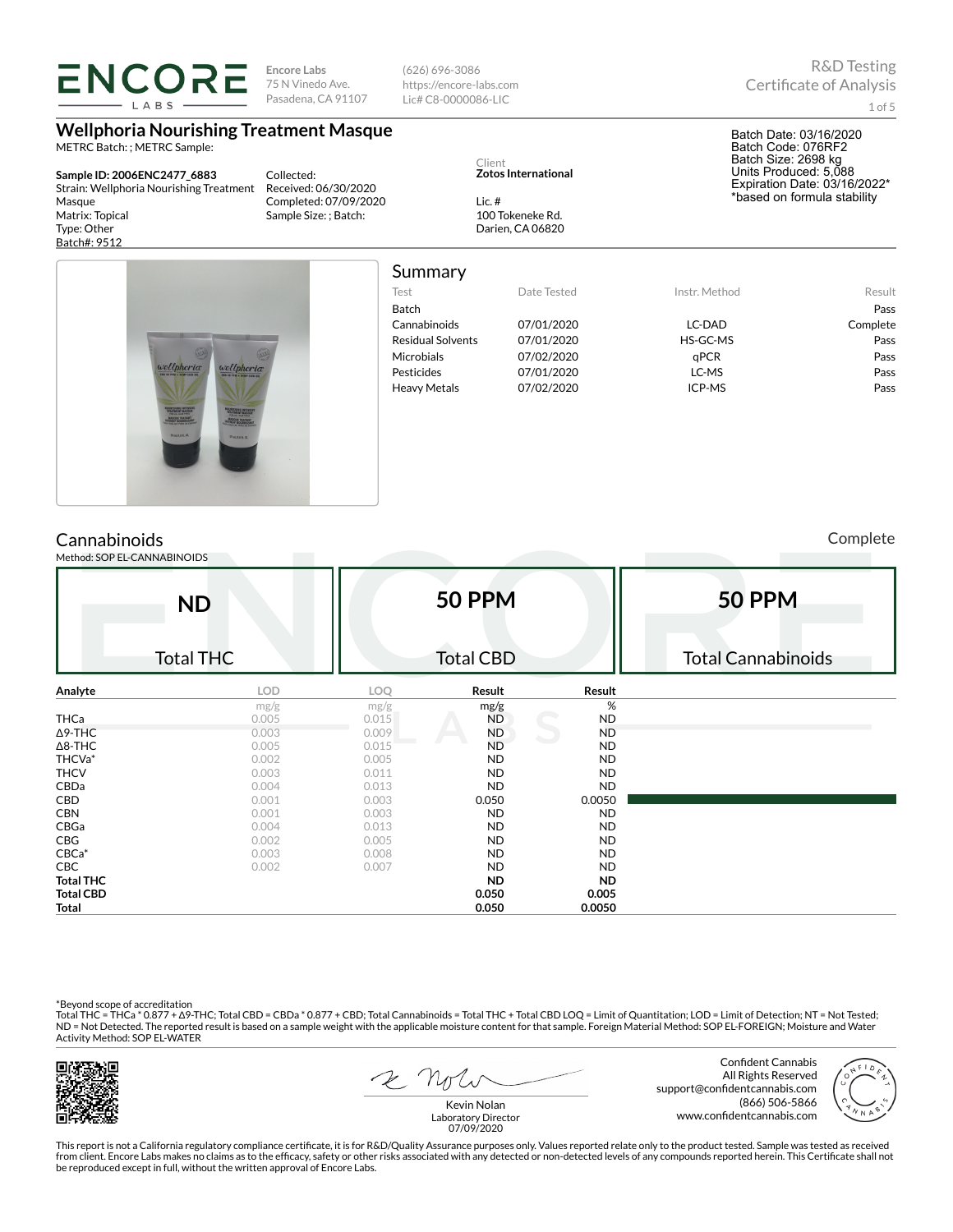**ENCORE** LABS

**Encore Labs** 75 N Vinedo Ave. Pasadena, CA 91107

Collected: Received: 06/30/2020 Completed: 07/09/2020 Sample Size: ; Batch:

(626) 696-3086 https://encore-labs.com Lic# C8-0000086-LIC

Client

Lic. #

**Zotos International**

100 Tokeneke Rd. Darien, CA 06820

## **Wellphoria Nourishing Treatment Masque**

METRC Batch: ; METRC Sample:

**Sample ID: 2006ENC2477\_6883** Strain: Wellphoria Nourishing Treatment Masque Matrix: Topical Type: Other Batch#: 9512

### Pesticides

Method: SOP EL-PesticidesLCMS

| LC-MS               |            |            |                |           |               |                         |           |           |                |               |               |
|---------------------|------------|------------|----------------|-----------|---------------|-------------------------|-----------|-----------|----------------|---------------|---------------|
| Analyte             | <b>LOD</b> | <b>LOO</b> | Limit          | Result    | <b>Status</b> | Analyte                 | LOD       | LOQ       | Limit          | <b>Result</b> | <b>Status</b> |
|                     | $\mu$ g/g  | $\mu$ g/g  | $\mu$ g/g      | µg/g      |               |                         | $\mu$ g/g | $\mu$ g/g | $\mu$ g/g      | $\mu$ g/g     |               |
| Abamectin           | 0.005      | 0.02       | 0.3            | <b>ND</b> | Pass          | Fludioxonil             | 0.01      | 0.05      | 30             | <b>ND</b>     | Pass          |
| Acephate            | 0.002      | 0.01       | 5              | <b>ND</b> | Pass          | Hexythiazox             | 0.005     | 0.02      | $\overline{2}$ | <b>ND</b>     | Pass          |
| Acequinocyl         | 0.005      | 0.02       | 4              | <b>ND</b> | Pass          | Imazalil                | 0.05      | 0.1       | 0.05           | <b>ND</b>     | Pass          |
| Acetamiprid         | 0.005      | 0.02       | 5              | <b>ND</b> | Pass          | Imidacloprid            | 0.005     | 0.02      | 3              | <b>ND</b>     | Pass          |
| Aldicarb            | 0.05       | 0.1        | 0.05           | <b>ND</b> | Pass          | Kresoxim Methyl         | 0.005     | 0.02      | 1              | <b>ND</b>     | Pass          |
| Azoxystrobin        | 0.005      | 0.02       | 40             | <b>ND</b> | Pass          | Malathion               | 0.02      | 0.05      | 5              | <b>ND</b>     | Pass          |
| <b>Bifenazate</b>   | 0.005      | 0.01       | 5              | <b>ND</b> | Pass          | Metalaxyl               | 0.002     | 0.005     | 15             | <b>ND</b>     | Pass          |
| <b>Bifenthrin</b>   | 0.005      | 0.05       | 0.5            | <b>ND</b> | Pass          | Methiocarb              | 0.05      | 0.1       | 0.05           | <b>ND</b>     | Pass          |
| <b>Boscalid</b>     | 0.02       | 0.05       | 10             | <b>ND</b> | Pass          | Methomyl                | 0.01      | 0.02      | 0.1            | <b>ND</b>     | Pass          |
| Captan              | 0.05       | 0.1        | 5              | <b>ND</b> | Pass          | Mevinphos               | 0.02      | 0.05      | 0.02           | <b>ND</b>     | Pass          |
| Carbaryl            | 0.02       | 0.05       | 0.5            | <b>ND</b> | Pass          | Myclobutanil            | 0.005     | 0.01      | 9              | <b>ND</b>     | Pass          |
| Carbofuran          | 0.05       | 0.1        | 0.05           | <b>ND</b> | Pass          | Naled                   | 0.01      | 0.02      | 0.5            | <b>ND</b>     | Pass          |
| Chlorantraniliprole | 0.002      | 0.01       | 40             | <b>ND</b> | Pass          | Oxamyl                  | 0.005     | 0.01      | 0.2            | <b>ND</b>     | Pass          |
| Chlordane           | 0.05       | 0.1        | 0.05           | <b>ND</b> | Pass          | Paclobutrazol           | 0.05      | 0.1       | 0.05           | <b>ND</b>     | Pass          |
| Chlorfenapyr        | 0.05       | 0.1        | 0.05           | <b>ND</b> | Pass          | Parathion Methyl        | 0.05      | 0.1       | 0.05           | <b>ND</b>     | Pass          |
| Chlorpyrifos        | 0.05       | 0.1        | 0.05           | <b>ND</b> | Pass          | Pentachloronitrobenzene | 0.01      | 0.02      | 0.2            | <b>ND</b>     | Pass          |
| Clofentezine        | 0.01       | 0.02       | 0.5            | <b>ND</b> | Pass          | Permethrin              | 0.02      | 0.05      | 20             | <b>ND</b>     | Pass          |
| Coumaphos           | 0.02       | 0.05       | 0.02           | <b>ND</b> | Pass          | Phosmet                 | 0.01      | 0.02      | 0.2            | <b>ND</b>     | Pass          |
| Cyfluthrin          | 0.05       | 0.1        | 1              | <b>ND</b> | Pass          | Piperonyl Butoxide      | 0.002     | 0.01      | 8              | <b>ND</b>     | Pass          |
| Cypermethrin        | 0.05       | 0.1        | 1              | <b>ND</b> | Pass          | Prallethrin             | 0.005     | 0.02      | 0.4            | <b>ND</b>     | Pass          |
| Daminozide          | 0.02       | 0.05       | 0.02           | <b>ND</b> | Pass          | Propiconazole           | 0.005     | 0.01      | 20             | <b>ND</b>     | Pass          |
| Diazinon            | 0.002      | 0.01       | 0.2            | <b>ND</b> | Pass          | Propoxur                | 0.05      | 0.1       | 0.05           | <b>ND</b>     | Pass          |
| <b>Dichlorvos</b>   | 0.02       | 0.05       | 0.02           | <b>ND</b> | Pass          | Pyrethrins              | 0.02      | 0.05      | $\mathbf 1$    | <b>ND</b>     | Pass          |
| Dimethoate          | 0.02       | 0.05       | 0.02           | <b>ND</b> | Pass          | Pyridaben               | 0.005     | 0.01      | 3              | <b>ND</b>     | Pass          |
| Dimethomorph        | 0.005      | 0.02       | 20             | <b>ND</b> | Pass          | Spinetoram              | 0.005     | 0.01      | 3              | <b>ND</b>     | Pass          |
| Ethoprophos         | 0.05       | 0.1        | 0.05           | ND.       | Pass          | Spinosad                | 0.005     | 0.01      | 3              | <b>ND</b>     | Pass          |
| Etofenprox          | 0.05       | 0.1        | 0.05           | <b>ND</b> | Pass          | Spiromesifen            | 0.01      | 0.02      | 12             | <b>ND</b>     | Pass          |
| Etoxazole           | 0.005      | 0.02       | 1.5            | <b>ND</b> | Pass          | Spirotetramat           | 0.005     | 0.01      | 13             | <b>ND</b>     | Pass          |
| Fenhexamid          | 0.005      | 0.02       | 10             | <b>ND</b> | Pass          | Spiroxamine             | 0.05      | 0.1       | 0.05           | <b>ND</b>     | Pass          |
| Fenoxycarb          | 0.05       | 0.1        | 0.05           | <b>ND</b> | Pass          | Tebuconazole            | 0.005     | 0.01      | $\overline{2}$ | <b>ND</b>     | Pass          |
| Fenpyroximate       | 0.005      | 0.02       | $\overline{2}$ | <b>ND</b> | Pass          | Thiacloprid             | 0.02      | 0.05      | 0.02           | <b>ND</b>     | Pass          |
| Fipronil            | 0.05       | 0.1        | 0.05           | <b>ND</b> | Pass          | Thiamethoxam            | 0.005     | 0.01      | 4.5            | <b>ND</b>     | Pass          |
| Flonicamid          | 0.01       | 0.02       | $\overline{2}$ | <b>ND</b> | Pass          | Trifloxystrobin         | 0.005     | 0.01      | 30             | <b>ND</b>     | Pass          |

Date Tested: 07/01/2020 LOQ = Limit of Quantitation; LOD = Limit of Detection; NT = Not Tested; ND = Not Detected.



2 not Kevin Nolan

Confident Cannabis All Rights Reserved support@confidentcannabis.com (866) 506-5866 www.confidentcannabis.com

This report is not a California regulatory compliance certificate, it is for R&D/Quality Assurance purposes only. Values reported relate only to the product tested. Sample was tested as received from client. Encore Labs makes no claims as to the efficacy, safety or other risks associated with any detected or non-detected levels of any compounds reported herein. This Certificate shall not<br>be reproduced except in fu 07/09/2020

Laboratory Director

Pass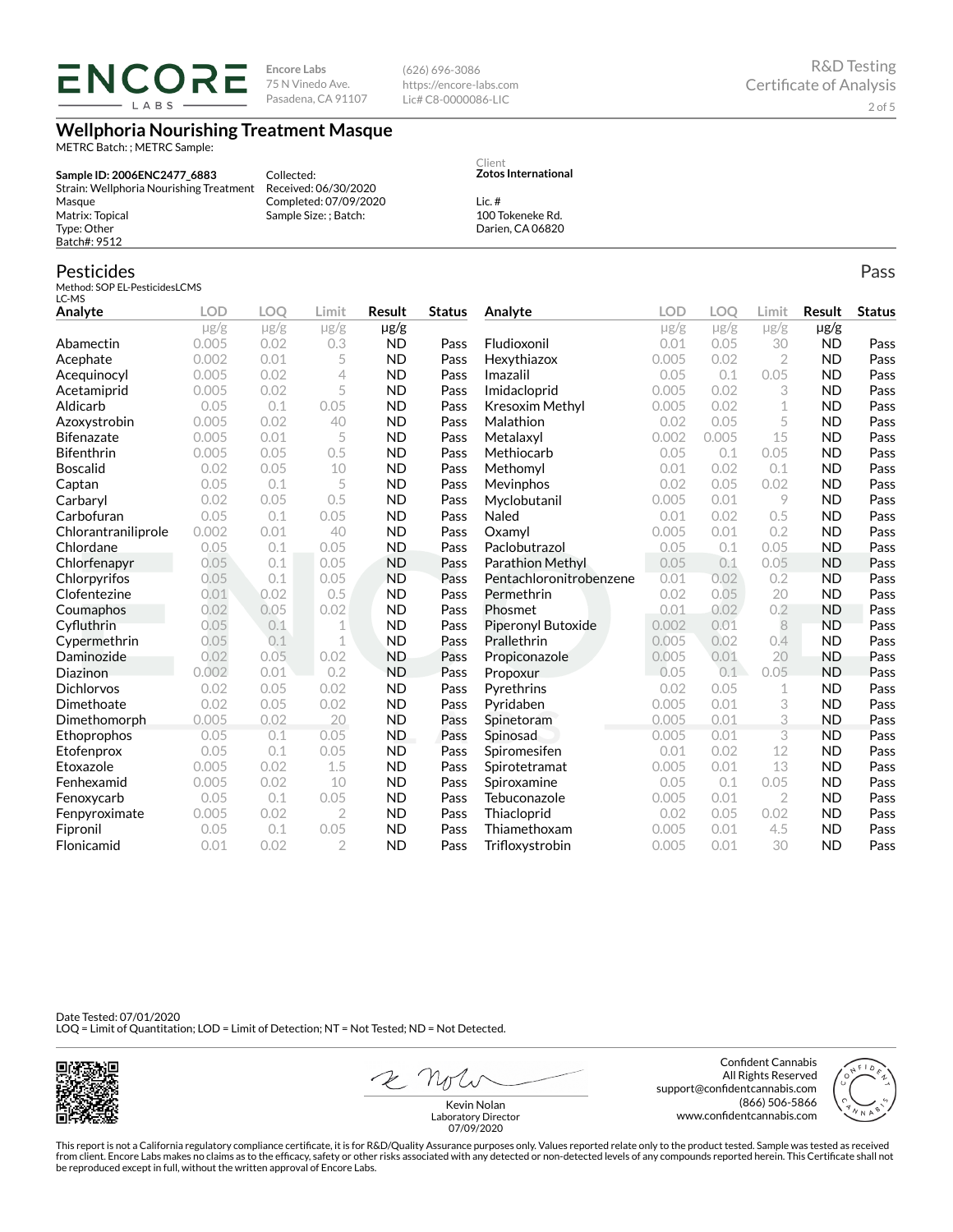**ENCORE** 75 N Vinedo Ave. https://encore-labs.com Pasadena, CA 91107 Lic# C8-0000086-LIC LABS **Wellphoria Nourishing Treatment Masque** METRC Batch: ; METRC Sample: Client **Zotos International Sample ID: 2006ENC2477\_6883** Collected: Strain: Wellphoria Nourishing Treatment Received: 06/30/2020 Masque Completed: 07/09/2020 Lic. # 100 Tokeneke Rd. Sample Size: ; Batch: Matrix: Topical Type: Other Darien, CA 06820 Batch#: 9512 Residual Solvents Method: SOP EL-RES\_SOLVENTS HS-GC-MS **Analyte LOD LOQ Limit Result Status** µg/g µg/g µg/g µg/g 1,2-Dichloro-Ethane 2010 0.1 0.29 1 ND Pass Acetone 6.21 18.81 5000 ND Pass Acetonitrile 4.56 13.83 410 ND Pass Benzene 0.09 0.28 1 ND Pass Butane 0.2 0.61 5000 ND Pass

(626) 696-3086

**Encore Labs**

 $0.1$  0.29 1 ND Pass Ethanol 2.28 6.9 5000 7.69 Pass Ethyl-Acetate 0.16 0.48 5000 ND Pass Ethyl-Ether 0.12 0.38 5000 ND Pass Ethylene Oxide 0.08 0.24 1 ND Pass **Heptane 19 Contract Contract Contract Contract Contract Contract Contract Contract Contract Contract Contract Contract Pass** Isopropanol 2.01 6.09 5000 2078.64 Pass Methanol 9.62 29.14 3000 ND Pass Methylene-Chloride 0.1 0.31 1 ND Pass n-Hexane 2.68 8.12 2.90 ND Pass **Pentane 2.1.94 5000 ND Pass Propane 2.08 5000 ND Pass** Toluene 0.1 0.29 890 ND Pass Trichloroethene 0.1 0.29 1 ND Pass Xylenes 0.6 1.82 2170 ND Pass

Date Tested: 07/01/2020 LOQ = Limit of Quantitation; LOD = Limit of Detection; NT = Not Tested; ND = Not Detected.

Kevin Nolan Laboratory Director 07/09/2020

This report is not a California regulatory compliance certificate, it is for R&D/Quality Assurance purposes only. Values reported relate only to the product tested. Sample was tested as received from client. Encore Labs makes no claims as to the efficacy, safety or other risks associated with any detected or non-detected levels of any compounds reported herein. This Certificate shall not be reproduced except in full, without the written approval of Encore Labs.







Confident Cannabis All Rights Reserved

(866) 506-5866

support@confidentcannabis.com

www.confidentcannabis.com

Pass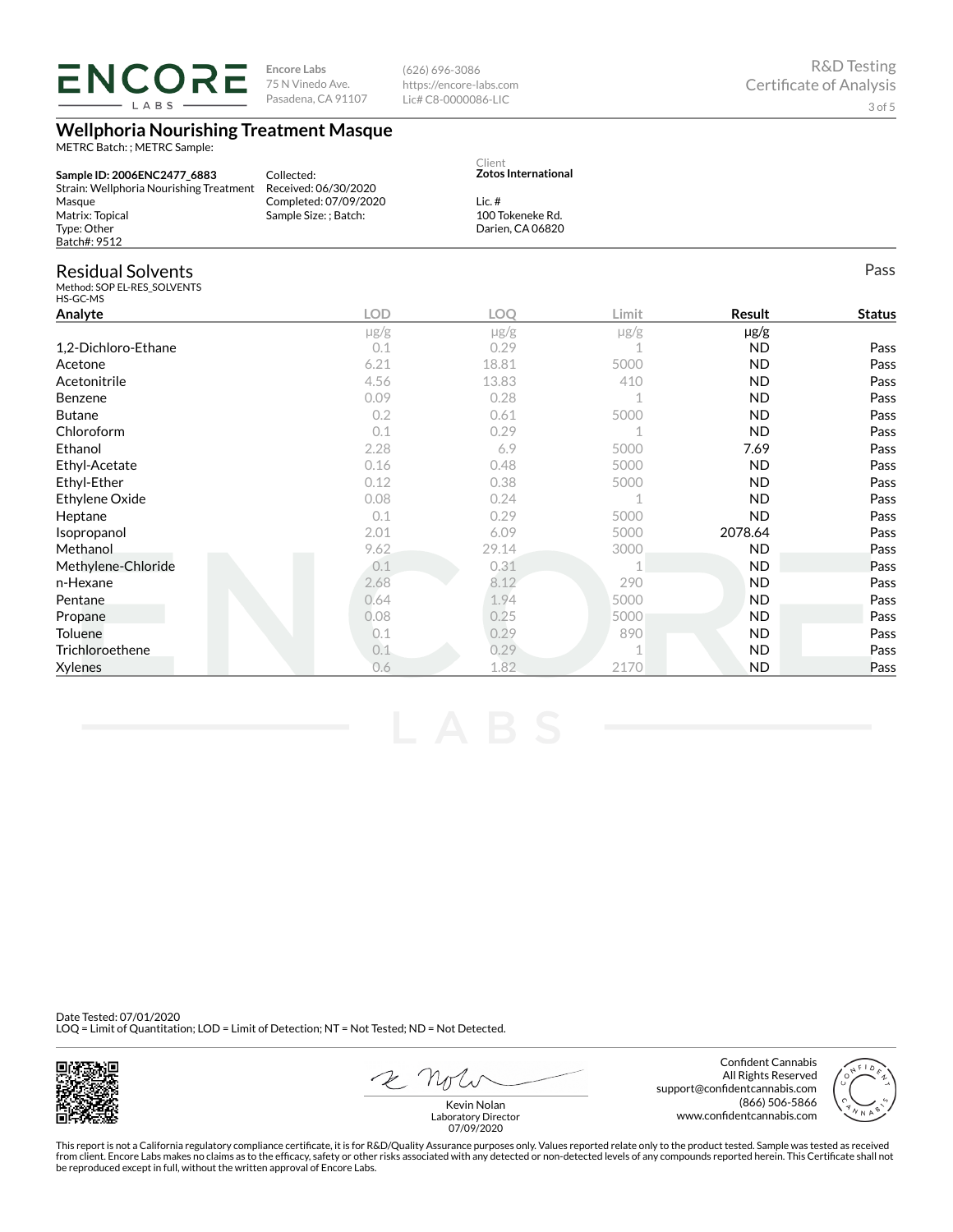LABS

**Encore Labs** 75 N Vinedo Ave. Pasadena, CA 91107 (626) 696-3086 https://encore-labs.com Lic# C8-0000086-LIC

# **Wellphoria Nourishing Treatment Masque**

METRC Batch: ; METRC Sample:

**Sample ID: 2006ENC2477\_6883** Strain: Wellphoria Nourishing Treatment Masque Matrix: Topical Type: Other Batch#: 9512

## **Microbials**

Method: SOP EL-MICROBIALS qPCR

Collected: Received: 06/30/2020 Completed: 07/09/2020 Sample Size: ; Batch:

Client **Zotos International**

100 Tokeneke Rd. Darien, CA 06820

Lic. #

Pass

| Analvte                       | <b>Result</b>      |
|-------------------------------|--------------------|
| Aspergillus flavus            | Not Detected in 1g |
| Aspergillus fumigatus         | Not Detected in 1g |
| Aspergillus niger             | Not Detected in 1g |
| Aspergillus terreus           | Not Detected in 1g |
| Shiga toxin-producing E. Coli | Not Detected in 1g |
| Salmonella SPP                | Not Detected in 1g |



Date Tested: 07/02/2020



2 Note

Confident Cannabis All Rights Reserved support@confidentcannabis.com (866) 506-5866 www.confidentcannabis.com

Kevin Nolan Laboratory Director 07/09/2020

This report is not a California regulatory compliance certificate, it is for R&D/Quality Assurance purposes only. Values reported relate only to the product tested. Sample was tested as received from client. Encore Labs makes no claims as to the efficacy, safety or other risks associated with any detected or non-detected levels of any compounds reported herein. This Certificate shall not<br>be reproduced except in fu